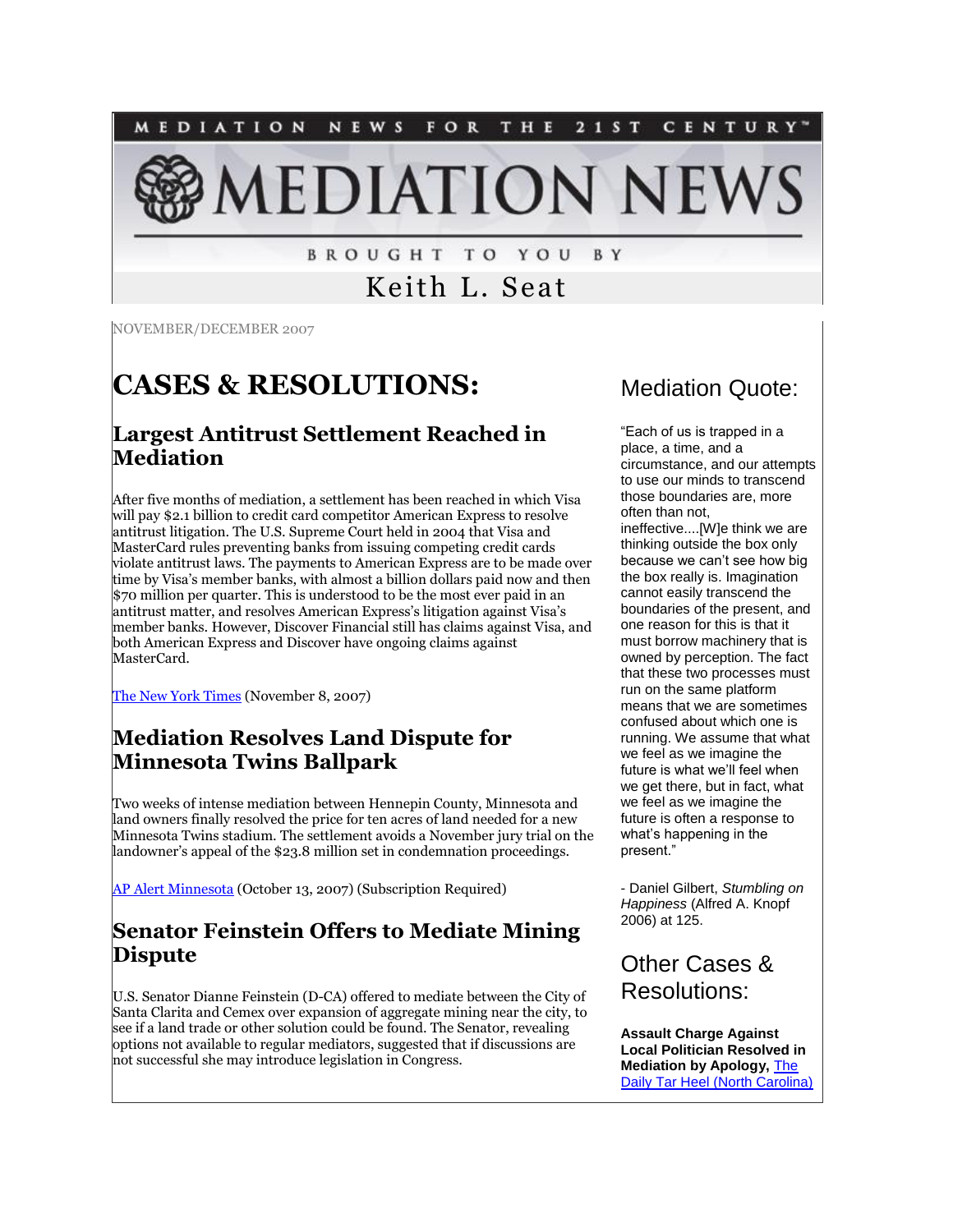[The Signal](http://www.the-signal.com/?module=displaystory&story_id=51075&format=html) (October 10, 2007); [LA Daily News](http://tinyurl.com/2jgxpr) (October 10, 2007)

### **Punishment for Violating Mediation Order by Sending Counsel Alone Limited by U.S. Constitution**

Despite sending a lawyer with "full settlement authority" to a mediation, a Texas trial court found both the individual party and his law firm in contempt because the individual failed to attend the mediation. When a \$500 fine was not paid, the court barred the entire law firm from practicing before the court, even in the absence of notice of the fine or any hearing on the more serious sanctions. Applying an abuse of discretion standard, the appellate court in In [re Magallon](http://tinyurl.com/2ljakh) upheld the contempt finding and fine against both the party and counsel, but concluded that barring the entire law firm from practicing before the court without prior notice and an opportunity to respond violated the due process clause of the U.S. Constitution.

[In re Magallon,](http://tinyurl.com/2ljakh) No. 09-07-438 CV, 2007 WL 2962934 (Tex.App., October 11, 2007)

#### **Judge Orders Mayor's Arrest for Failure to Appear at Mediation**

A county judge ordered the arrest of the mayor of a small town in Kentucky for failure to appear at a court-ordered mediation; the mayor also had failed to appear at an earlier hearing. The mayor is accused of assaulting a neighbor's 15-year-old son in a dispute over fireworks, which could result in up to a year in jail. The boy and others waited over an hour for the mayor to appear at the mediation.

[The Cincinnati Post](http://news.cincypost.com/apps/pbcs.dll/article?AID=/20070928/NEWS01/709280381) (September 28, 2007)

#### **Settlement Undone by Fraud Involving Prior Contradictory Statements**

A settlement reached in mediation based on plaintiff's certainty about the identity of the truck that caused his injuries was set aside by a divided Alabama Supreme Court i[n Billy Barnes Enterprises, Inc. v. Williams](http://www.bradleyarant.com/publications_opinions.cfm?ID=4792) when it turned out that plaintiff had made earlier exculpatory statements, the existence of which plaintiff and his counsel repeatedly denied until the day after the settlement was reached. Applying basic principles of contract law, the court found the existence of fraud even if the denials were innocent mistakes, so reversed the trial court and set aside the settlement agreement.

[Billy Barnes Enterprises, Inc. v. Williams,](http://www.bradleyarant.com/publications_opinions.cfm?ID=4792) No. 1050183, 2007 WL 2812768 (Ala., September 28, 2007)

# **Alleged Fraud Insufficient to Void Settlement Agreement**

A federal court refused to set aside a settlement agreement reached in mediation based on alleged fraud i[n Hughes v. Matchless Metal Polish Co.](http://tinyurl.com/37vgn9) (October 26, 2007)

**Bankruptcy Judge Orders Mediation over Ancient Redwood Groves of Pacific Lumber Co.,** [The Eureka](http://www.eurekareporter.com/ArticleDisplay.aspx?ArticleID=29882)  [Reporter \(](http://www.eurekareporter.com/ArticleDisplay.aspx?ArticleID=29882)October 24, 2007)

**Class Action Against Ambulance Service for Excessive Charges Going to Mediation,** [Spokesman-](http://tinyurl.com/3xqmmg)[Review \(Spokane,](http://tinyurl.com/3xqmmg)  [Washington\)](http://tinyurl.com/3xqmmg) (October 11, 2007) (Subscription Required)

**Class Action Lawsuit Over Wages Ordered to Mediation,**  [Kansas City Business Journal](http://www.bizjournals.com/kansascity/stories/2007/10/08/daily42.html?t=printable) (October 12, 2007)

**Federal Judge Gives City and Utility More Time for Mediation to Resolve Dispute and Rebuild Relationship,**  [Kalb.com \(Louisiana\)](http://tinyurl.com/38up4j) (September 30, 2007)

#### **After 14-Years of Litigation, Utility Agrees to Mediate with Residents It Flooded,**

[MyrtleBeachOnline \(South](http://www.myrtlebeachonline.com/news/local/story/192496.html)  [Carolina\)](http://www.myrtlebeachonline.com/news/local/story/192496.html) (September 19, 2007)

#### **Judge Returns to Mediation Three-Year Old Dispute with County over Reopening Tiki Bar after Fire,**

[Venicegondolier.com \(Florida\)](http://tinyurl.com/38g5n2) (September 14, 2007)

**Two Towns Join Mediation with Hospital and State on Proposal to Relocate Hospital,** [The News &](http://tinyurl.com/2vh4r8)  [Observer \(North Carolina\)](http://tinyurl.com/2vh4r8) (September 27, 2007) (Subscription Required)

**Oshkosh, Wisconsin and Developer Mediate Tax Dispute,** [The Northwestern](http://www.thenorthwestern.com/apps/pbcs.dll/article?AID=/20071003/OSH0101/710030363/1987) (October 3, 2007)

**Oracle Claims of Software Theft by SAP Headed to**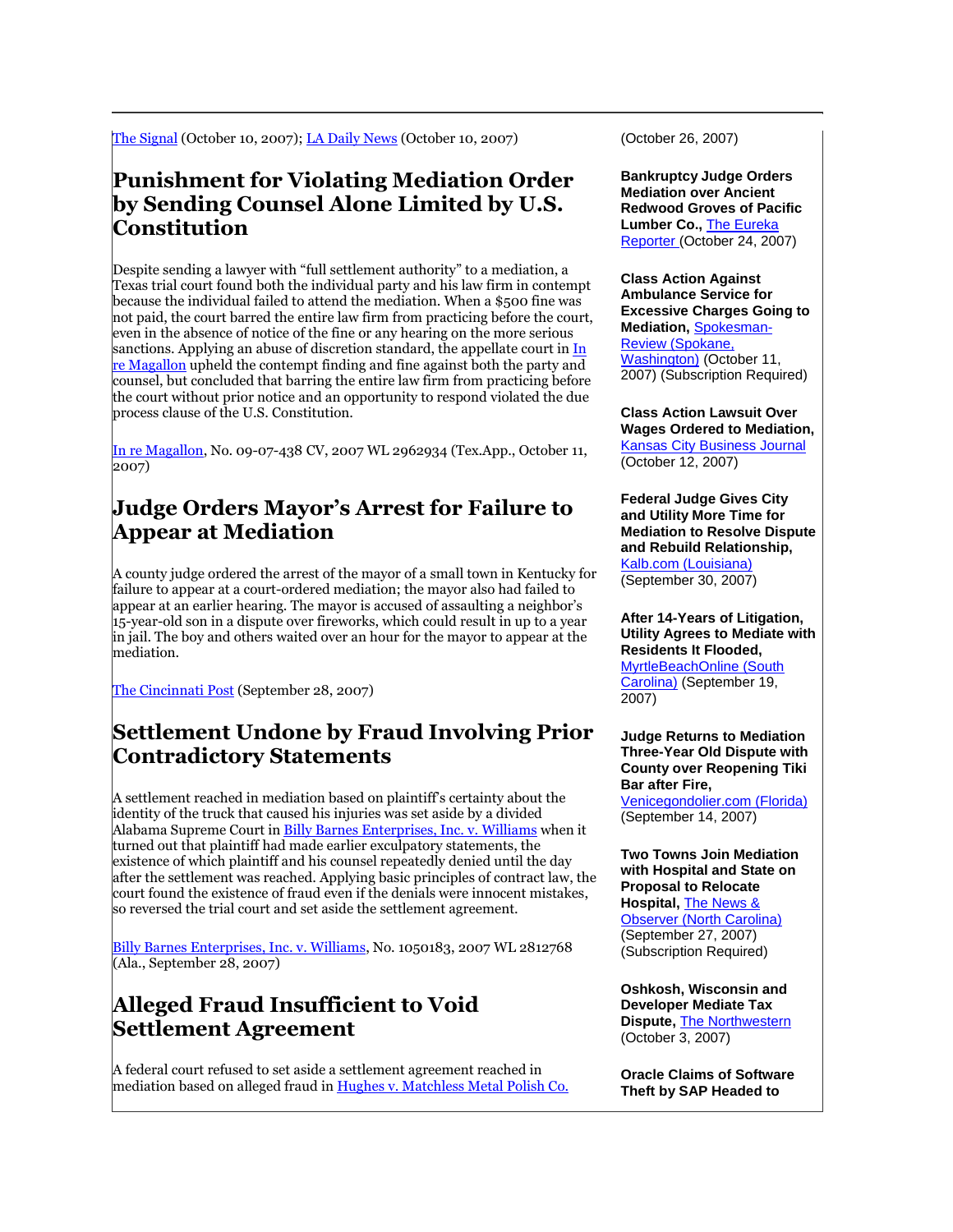Plaintiff, a self-employed jeweler, sued a manufacturer of metal polish containing silica and other defendants for his lung cancer, but did not accurately disclose his history as a smoker. Defendants settled prior to receiving requested medical records which contradicted plaintiff's statements about when he quit smoking. In refusing to void the settlement or impose other sanctions, the court concluded that plaintiff's actions did not amount to fraud, finding that defendants were on notice of potential evidence of plaintiff's continued smoking and of gaps in his medical records. The court noted that its deadline for mediation had not expired and might have been extended, but that the decision to settle in the absence of complete information was reasonable.

[Hughes v. Matchless Metal Polish Co.,](http://tinyurl.com/37vgn9) No. 2:04-cv-485-FtM-29DNF, 2007 WL 2774214 (M.D.Fla., September 24, 2007) (Subscription Required)

## **Subpoena of Mediator Upheld in New York**

A New York appellate court upheld the subpoena of a mediator in a oneparagraph opinion i[n Hauzinger v. Hauzinger,](http://www.nycourts.gov/ad4/court/Decisions/2007/09-28-07/PDF/0918.pdf) despite the confidentiality agreement signed by the parties. Noting that that parties had not been represented by counsel in the mediation of a separation agreement, the opinion explained that the issue before the court was whether the separation agreement terms were "fair and reasonable," so it was not an abuse of discretion for the trial judge to refuse to quash the subpoena. Moreover, the appellate court was not swayed by the confidentiality provisions of the Uniform Mediation Act, since New York has not adopted the Act and the court did not find it a matter of public policy.

[Hauzinger v. Hauzinger,](http://www.nycourts.gov/ad4/court/Decisions/2007/09-28-07/PDF/0918.pdf) 43 A.D.3d 1289, 842 N.Y.S.2d 646 (NY App. 4th, Sept. 28, 2007)

# **NEWS & INITIATIVES:**

#### **Litigation Survey Reveals Extensive Use of Mediation**

An annual survey of hundreds of senior corporate counsel on litigation trends states that half of the companies settled all or the majority of their cases prior to trial or arbitration hearing. Mediation was used in settled matters about half the time or more by 50% of U.S. companies and by 75% of U.K. companies. In the U.S., use of mediation is notably higher in the Midwest and New England than in other parts of the country. Among industries, mediation appears to be used much more frequently in Retail/Wholesale, Financial Services and Education, and less frequently in Real Estate,

Tech/Communications and Manufacturing. Overall, the number of lawsuits filed was down from the previous year, although the number of cases involving \$20 million or more is increasing.

[Fourth Annual Litigation Trends Survey Findings](http://www.fulbright.com/mediaroom/files/2007/FJ6438-LitTrends-v13.pdf) (Registration Required); **[Survey Data](http://www.fulbright.com/mediaroom/files/2007/2007_Litigation_Survey.pdf)** 

**Mediation Increasingly Used in Brokerage** 

#### **Mediation,** [Eweek.com](http://www.eweek.com/article2/0,1895,2189289,00.asp)

(September 26, 2007); [Bloomberg](http://www.bloomberg.com/apps/news?pid=20601100&sid=aS5vycJ0noJk&refer=germany) (September 25, 2007)

**Grain Shippers to Mediate with Canadian National Railway Over Use of Railcars,** [Resource News](http://tinyurl.com/33ob79)  [International](http://tinyurl.com/33ob79)</u> (September 17, 2007) (Subscription Required)

**Italian Banks Seek Mediation over Soured Partnership Due to Derivatives Exposure,**  [Forbes.com](http://www.forbes.com/markets/feeds/afx/2007/10/19/afx4238512.html) (October 19, 2007)

**Indonesian Toll Road Users and Government Ordered to Mediate Increase in Tolls,**  [Jakarta Post](http://tinyurl.com/32dzto) (October 24, 2007) (Subscription Required)

**Son of Former Indonesian President Suharto Denies Fraud Scheme and Seeks Mediation,** [People's Daily](http://english.people.com.cn/90001/90777/6264471.html)  [Online](http://english.people.com.cn/90001/90777/6264471.html) (September 17, 2007)

**New Zealand Claims from Police Anti-Terrorism Raids Sent to Mediation by Human Rights Commission,**  [Stuff.co.nz](http://www.stuff.co.nz/4255580a10.html) (October 30, 2007)

# Other News & Initiatives:

**Technology Disputes Benefit from Mediation Due to Choice of Mediators with Expertise and Speed of Resolution,** [Australian IT](http://www.australianit.news.com.au/story/0,24897,22551433-5013038,00.html) (October 9, 2007)

**Mediation Provides Empowering Alternative to Litigation,** [New Jersey Law](http://tinyurl.com/3asjef)  [Journal](http://tinyurl.com/3asjef) (November 2, 2007) (Subscription Required)

**Louisiana Insurance Commissioner Asks Insurers to Continue Paying for Hurricane Mediations even though Legal Requirement**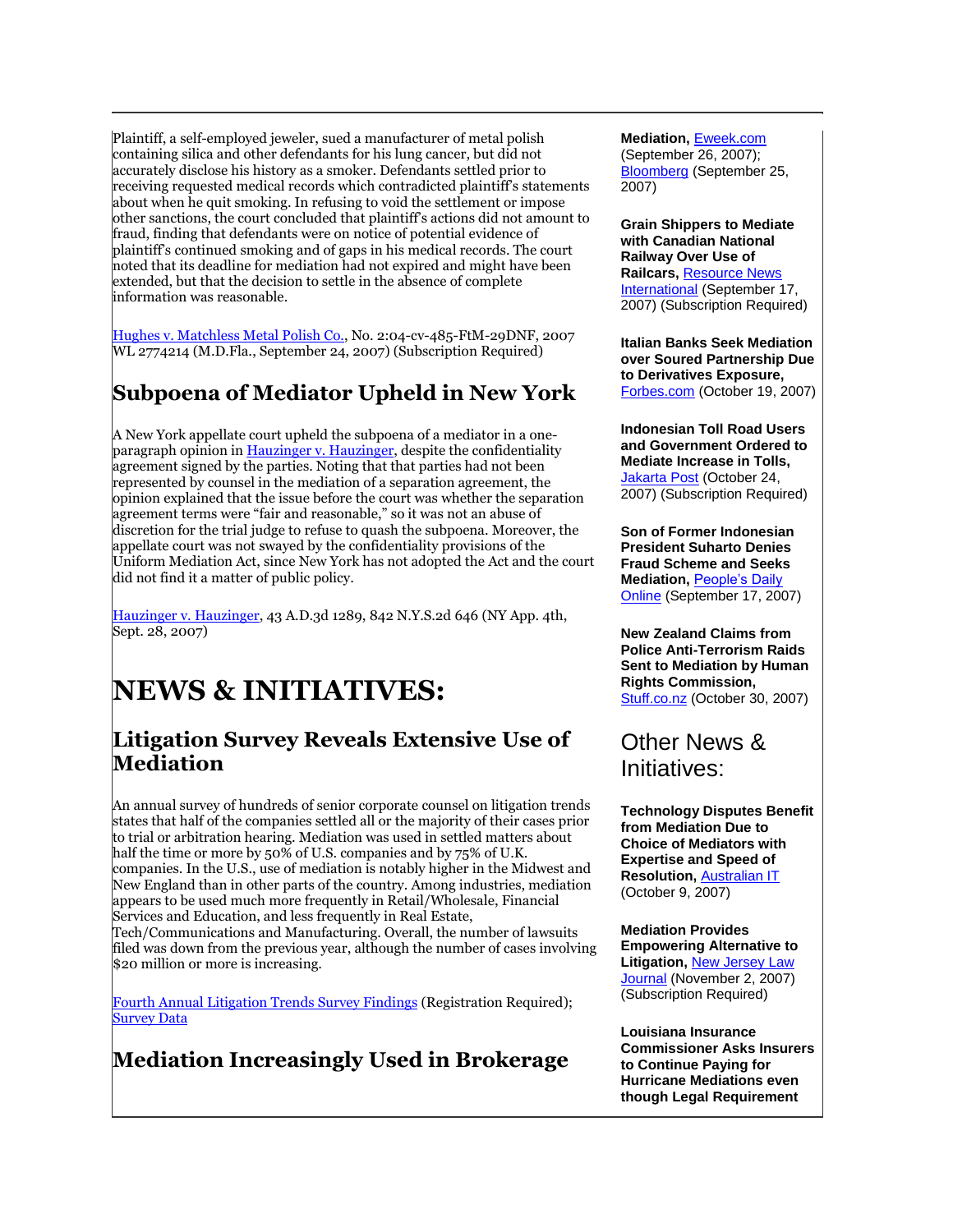# **Disputes**

In the brokerage industry, where the norm of mandatory arbitration is being challenged by pending federal legislation and hearings, one alternative being used by more parties is mediation. The Financial Industry Regulatory Authority (FINRA) notes substantial growth in private mediation of brokerage disputes. Mediation is seen as a safer alternative to arbitration, since the parties retain control both in choosing the mediator and whether to settle at all. In addition, parties and attorneys agree that mediation can be used to test their cases and, in some instances, bring investor expectations back to earth. According to FINRA, about 80% of brokerage mediations do result in settlements, with mediations taking about four months compared to 13 months for arbitration. To promote mediation, FINRA offered discounted fees during October, in honor of Mediation Settlement Month.

[Wall Street Journal](http://tinyurl.com/376e7k) (November 4, 2007)[; AP DateStream](http://tinyurl.com/33748w) (September 28, 2007) (Subscription Required)

#### **Mandatory Med Mal Mediation Approved for Illinois County**

Mandatory mediation of all medical malpractice cases was approved for Madison County by the Illinois Supreme Court, establishing the first rule of its kind in Illinois. The new rule is also considered unique by allowing parties to chose between lawyers and judges to mediate the case, although a judge trained in mediation will be assigned at no cost to the parties unless all parties agree on an alternate mediator who they will compensate. All mediators are required by the rule to file a report with the court stating whether the parties mediated in "good faith." Mediations must be completed within 90 days after the depositions of all plaintiffs and defendants.

[The Madison-St. Clair Record](http://tinyurl.com/2skmsl) (September 26, 2007)

## **Federal Court in Pennsylvania Proposes Expanded ADR Program**

After fourteen months experience with a pilot Alternative Dispute Resolution program, the U.S. District Court for the Western District of Pennsylvania is proposing to expand the program from cases assigned to four judges to nearly all cases before the court, beginning on January 1, 2008. Parties will continue to have a choice between mediation, arbitration, and early neutral evaluation. During the pilot program, the court found that 70% of the cases went to mediation, 20% to early neutral evaluation and only 3% to arbitration, even though the court pays the arbitrators' fees but the parties have to pay mediators and evaluators.

[Court Website;](http://www.pawd.uscourts.gov/) [The Legal Intelligencer](http://tinyurl.com/34ajsp) (October 30, 2007) (Subscription Required)

### **Minnesota's Farmer-Lender Mediation Program Building on Success**

For twenty years, Minnesota farmers have had a statutory right to mediate claims brought by creditors, who are required to send notice of mediation

**Has Ended,** [New Orleans](http://tinyurl.com/2r5xqt)  [Times Picayune \(](http://tinyurl.com/2r5xqt)September 29, 2007)

**Tax Court in Canada Willing to Mediate Income and Commodity Tax Disputes,**  [Financial Post](http://www.canada.com/nationalpost/financialpost/story.html?id=574aaf42-3f60-46be-89f2-0dbdeaae8cb9) (October 13, 2007)

**U.K. MPs Accuse Lawyers of Discouraging Mediation for Financial Gain,**  [Inthenews.co.uk](http://www.inthenews.co.uk/news/crime/greedy-lawyers-blamed-lack-mediation-$1150590.htm) (October 16, 2007)

**Successful Small Business Mediation Program in Victoria, Australia Has Handled 3,500 Disputes Since Founding in 2003,**  [Smh.com.au](http://smallbusiness.smh.com.au/managing/management/let) (September 12, 2007)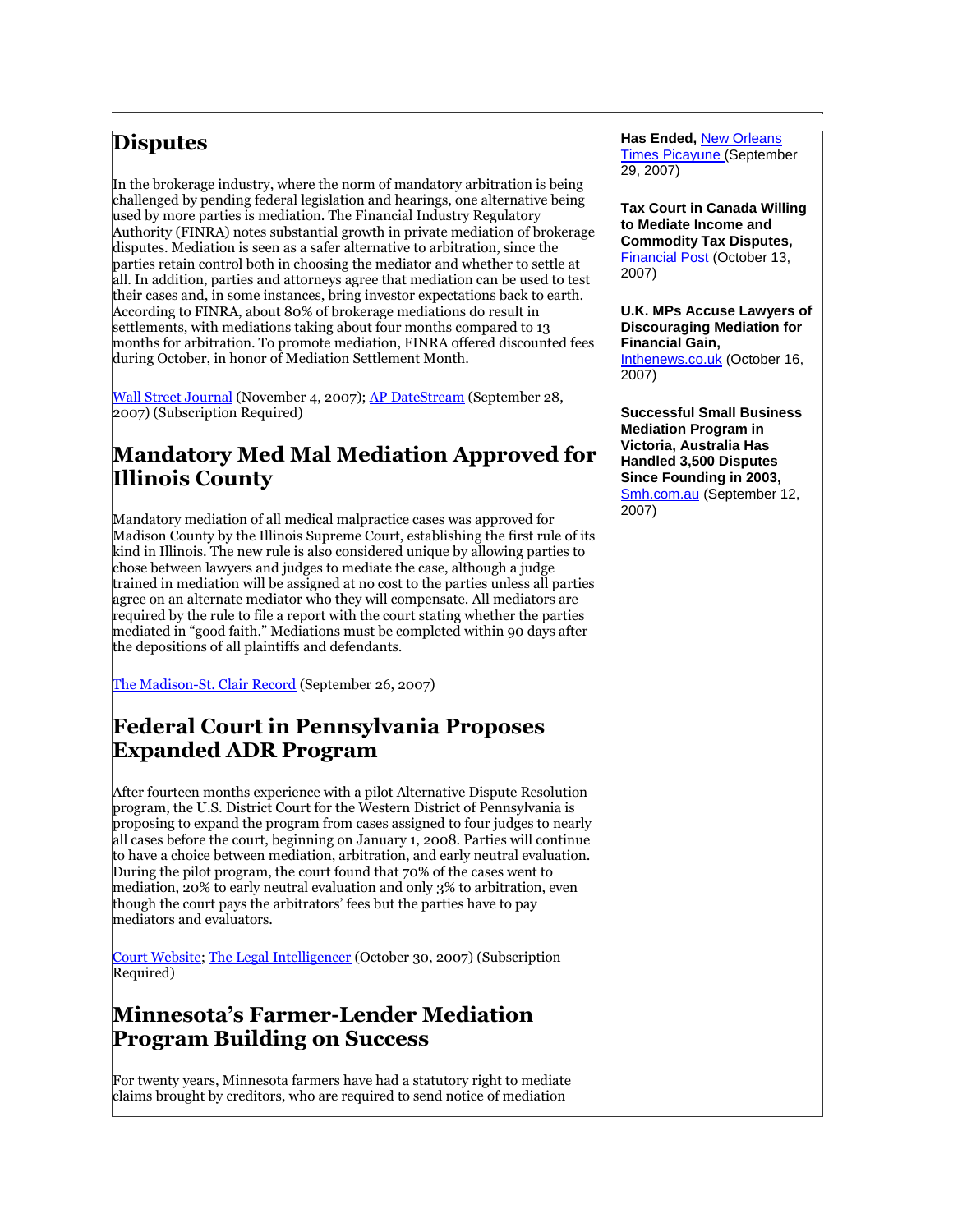rights to debtors. The Farmer-Lender Mediation program administrator then sends a packet of mediation information, and this last year added a follow-up telephone call to debtors to answer any questions. While notices were up 16%, mediation requests by debtors were up by a full one-third with the added phone call, to nearly 1,000.

[Agri News](http://webstar.postbulletin.com/agrinews/3950209737034.bsp) (November 6, 2007)

# **AAA Updates Mediation Procedures**

The American Arbitration Association has updated its mediation procedures, effective September 1. Among other changes are revisions of the duties and responsibilities of mediators, which emphasize party self-determination while permitting mediators to be evaluative. The revised procedures eliminate all filing fees by including AAA fees in the mediators' hourly rates, with a fourhour minimum. Mediator profiles and rates are provided online.

[LawFuel.com](http://lawfuel.com/show-release.asp?ID=14756) (September 4, 2007); [AAA Rules Update](http://www.adr.org/sp.asp?id=24714)

# **Outside Mediators Best in Workplace Disputes**

A mediator who is independent, rather than on staff, and not identified with either side is a key qualification in resolving difficult workplace disputes. An outside mediator may more effectively address problems on both rational and emotional levels, by assisting the parties in viewing issues more clearly and helping them address strong feelings in a safe environment, as well as providing other benefits of mediation.

[Gulfnews.com \(UAE\)](http://archive.gulfnews.com/articles/07/10/02/10157364.html) (October 2, 2007)

## **Korea Promotes Mediation of Private Antitrust Disputes**

A Korean Fair Trade Mediation Board and a Fair Trade Dispute Mediation Council were established when amendments were made to the Korean Fair Trade Act in July and November. The Korean Fair Trade Commission's new procedures permit persons suffering damage from antitrust violations or unfair trade practices to file an application for mediation by the Council. If a settlement is reached in the mediation, the Fair Trade Commission will not impose additional penalties.

[Mondaq](http://www.mondaq.com/article.asp?articleid=53888) (November 7, 2007)

### **Telephone Mediation Efficiently Resolves U.K. Personal Injury Claims**

Seeking to mediate high volumes of personal injury claims by telephone, London's InterResolve Group has completed a six-month pilot project with AXA Insurance. With mediations typically lasting less than an hour for both liability and damages issues, InterResolve reports an 88% settlement rate. Matters were resolved in an average of seven weeks with mediation, at an average cost of £175 per party, compared to 18 months and much greater cost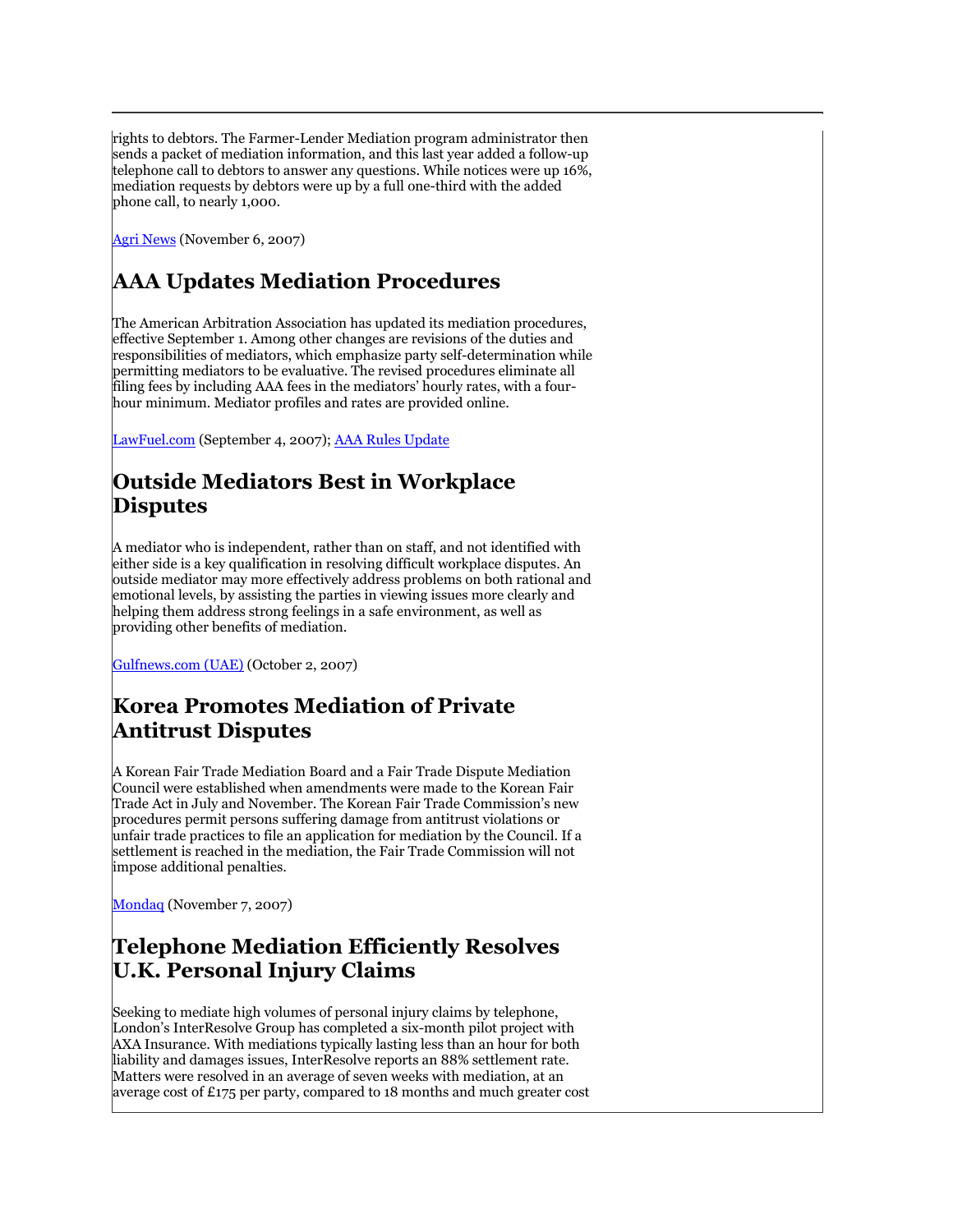using existing claims processes.

[Legal & Medical](http://www.legal-medical.co.uk/news/11644.html) (October 8, 2007)[; InterResolve](http://tinyurl.com/2u4hfl) 

#### **IFC Provides Mediation Assistance to Macedonian Chamber of Commerce**

In order to provide better resolution of member disputes and improve the business environment through the use of mediation, the Macedonian Chamber of Commerce signed a memorandum of cooperation with the Alternative Dispute Resolution Program of the World Bank's International Finance Corporation. The agreement is part of an effort by Macedonia and neighboring countries to use mediation in the business sphere, with the greatest success thus far in Serbia, Bosnia and Herzegovina, where about 2,200 disputes involving 45 million euros have been resolved.

[World News Connection](http://tinyurl.com/2osrau) (September 21, 2007) (Subscription Required); IFC's [ADR Program](http://www.ifc.org/ifcext/pepse.nsf/Content/ADR_About)

### **Mediation Continues to Expand Throughout World**

From Africa to Asia to the Americas, mediation continues to develop around the globe:

- The **Moroccan** branch of the NGO (non-governmental organization) Search for Common Ground has been in partnership with the Moroccan Ministry of Justice to foster mediation, including commercial mediation, and has just launched a new project to mediate family disputes through a call center.
- A United Nations official encourages mediation in **Angola's** justice system, relying on both tribal chieftains and NGOs.
- Mediation of business disputes is being encouraged in **Kenya** to avoid harming the economy due to court delays which sometimes exceed ten years.
- **Hong Kong's** government is promoting mediation and considers it a global trend; a mediation conference being held in Hong Kong in November.
- In **Singapore**, the Ministry of State for Health has begun a Medical Mediation pilot program to help aggrieved patients obtain clear explanations and fair settlements.
- Mediation has been formally instituted in **Tonga** this year, and the country has two mediators who have resolved three-fourths of their eight cases.
- In **Barbados**, a former high court judge urges Barbadians to turn to mediation rather than courts.
- The **Chickasaw Nation** is following other **American Indian** tribes in adopting mediation programs as more in line with traditional tribal wisdom than formal court systems.

[Magharebia \(Morocco\)](http://tinyurl.com/2w96eq) (October 18, 2007); [Angola Press Agency](http://allafrica.com/stories/200710230800.html) (October 23, 2007)[; AllAfrica.com \(Kenya\)](http://allafrica.com/stories/200710021003.html) (October 2, 2007)[; World News Connection](http://tinyurl.com/2fcz73)  [\(Hong Kong\)](http://tinyurl.com/2fcz73) (October 13, 2007) (Subscription Required); Channel NewsAsia [\(Singapore\)](http://www.channelnewsasia.com/stories/singaporelocalnews/view/306693/1/.html) (October 20, 2007); [Matangi Tonga](http://tinyurl.com/3236kn) (September 24, 2007); Cbc.cc [\(Barbados\)](http://www.cbc.bb/content/view/12911/10/) (October 18, 2007); [Tulsa World](http://tinyurl.com/3ynec4) (October 23, 2007) (Subscription